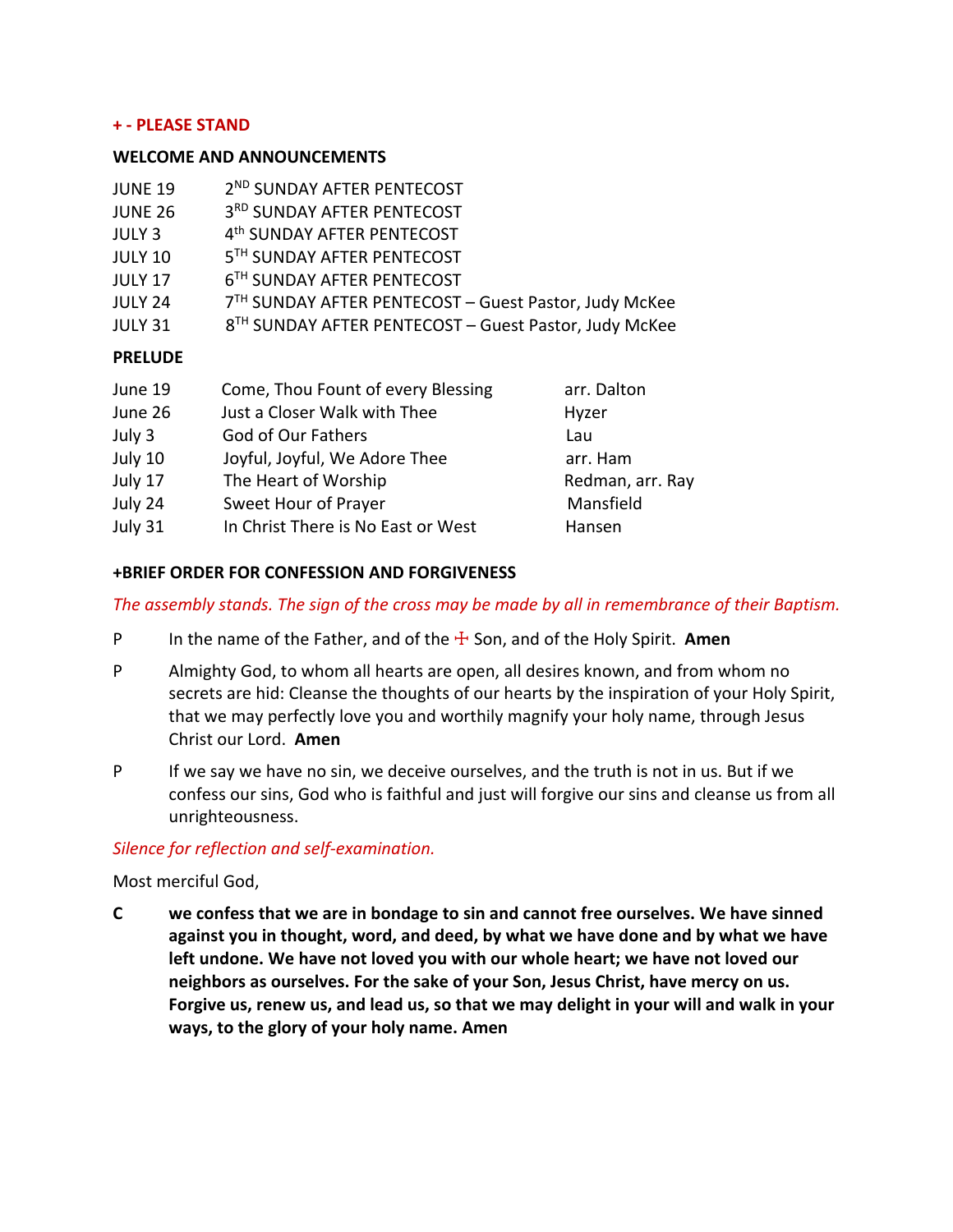# *The minister stands and addresses the congregation.*

P Almighty God, in his mercy, has given his Son to die for us and, for his sake, forgives us all our sins. As a called and ordained minister of the Church of Christ, and by his authority, I therefore declare to you the entire forgiveness of all your sins, in the name of the Father, and of the ☩ Son, and of the Holy Spirit. **Amen**

# **+OPENING HYMN**

|      | 6/19 Praise to the Lord, the Almighty | ELW #858        |
|------|---------------------------------------|-----------------|
|      | 6/26 Crown Him with Many Crowns       | ELW #855        |
| 7/3  | Gather Us In                          | <b>WOV #718</b> |
| 7/10 | Joy to the World                      | ELW #267        |
|      | 7/17 A Mighty Fortress is Our God     | ELW #504        |
|      | 7/24 Were You There                   | ELW #353        |
| 7/31 | Softly and Tenderly Jesus is Calling  | ELW #608        |

## **+APOSTOLIC GREETING**

- P The grace of our Lord Jesus Christ, the love of God, and the communion of the Holy Spirit be with you all.
- **C And also with you.**

### **+PRAYER OF THE DAY**

- P Let us pray.
- 6/19 O Lord God, we bring before you the cries of a sorrowing world. In your mercy set us free from the chains that bind us, and defend us from everything that is evil, through Jesus Christ, our Savior and Lord. **Amen**
- 6/26 Sovereign God, ruler of all hearts, you call us to obey you, and you favor us with true freedom. Keep us faithful to the ways of your Son, that, leaving behind all that hinders us, we may steadfastly follow your paths, through Jesus Christ, our Savior and Lord. **Amen**
- 7/3 O God, the Father of our Lord Jesus, you are the city that shelters us, the mother who comforts us. With your Spirit accompany us on our life's journey, that we may spread your peace in all the world, through your Son, Jesus Christ, our Savior and Lord. **Amen**
- 7/10 O Lord God, your mercy delights us, and the world longs for your loving care. Hear the cries of everyone in need, and turn our hearts to love our neighbors with the love of your Son, Jesus Christ, our Savior and Lord. **Amen**
- 7/17 Eternal God, you draw near to us in Christ, and you make yourself our guest. Amid the cares of our lives, make us attentive to your presence, that we may treasure your word above all else, through Jesus Christ, our Savior and Lord. **Amen**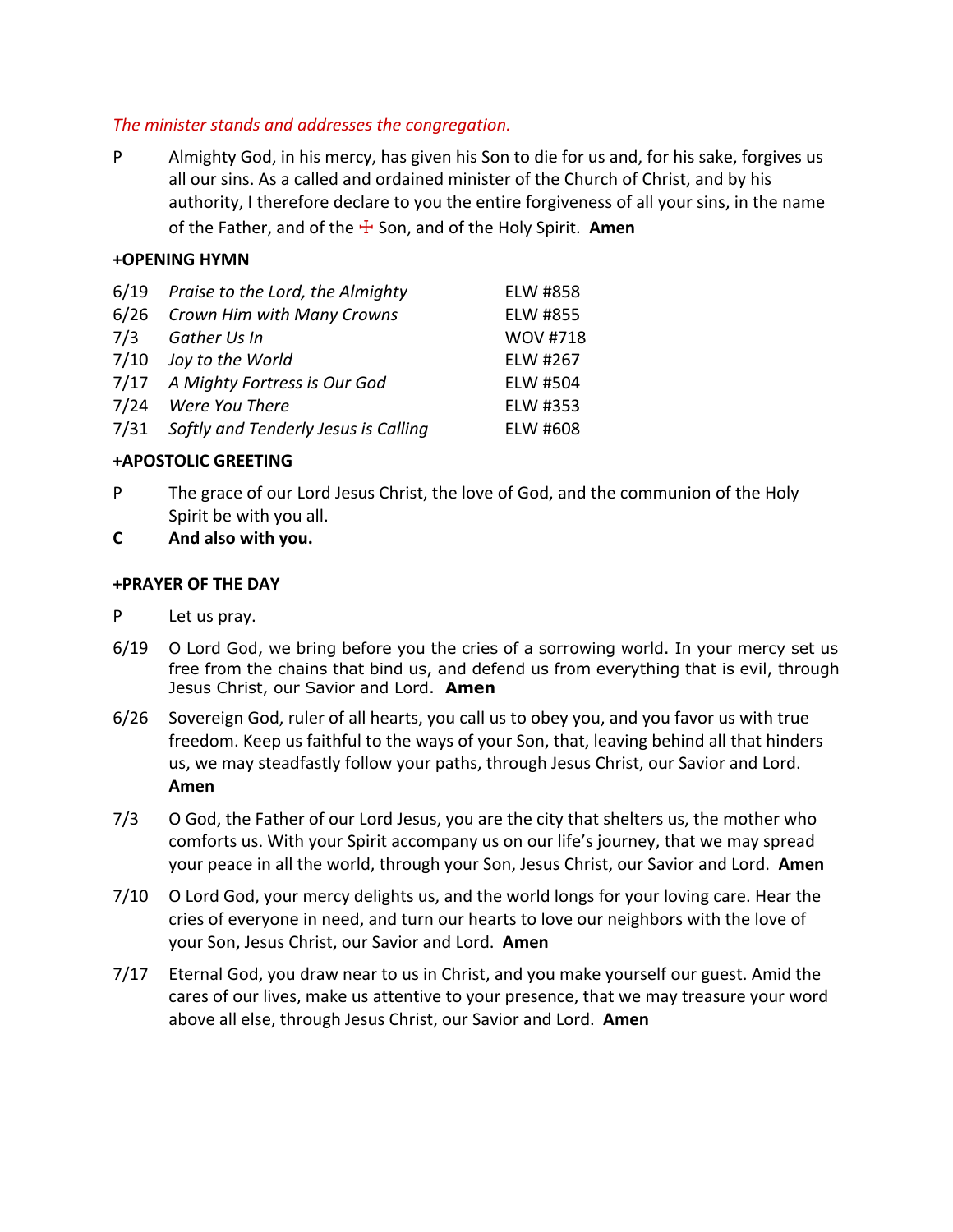- 7/24 Almighty and ever-living God, you are always more ready to hear than we are to pray, and you gladly give more than we either desire or deserve. Pour upon us your abundant mercy. Forgive us those things that weigh on our conscience, and give us those good things that come only through your Son, Jesus Christ, our Savior and Lord. **Amen**
- 7/31 Benevolent God, you are the source, the guide, and the goal of our lives. Teach us to love what is worth loving, to reject what is offensive to you, and to treasure what is precious in your sight, through Jesus Christ, our Savior and Lord. **Amen**

*The congregation sits as it sings the following three times.* 

# **INVITATION TO HEAR THE WORD OF GOD**



COME AND FILL OUR HEARTS



### **SCRIPTURE READINGS**

- 6/19 Isaiah 65:1-9, Galatians 3:23-29
- 6/26 1 Kings 19:15-16, 19-21, Galatians 5:1, 13-25
- 7/3 Isaiah 66:10-14, Galatians 6:7-16
- 7/10 Deuteronomy 30:9-14, Colossians 1:1-14
- 7/17 Genesis 18:1-10a, Colossians 1:15-28
- 7/24 Genesis 18:20-32, Colossians 2:6-15
- 7/31 Ecclesiastes 1:2, 12-14; 2:18-23, Colossians 3:1-11

*After the readings the Lector will say, "Here ends the reading."*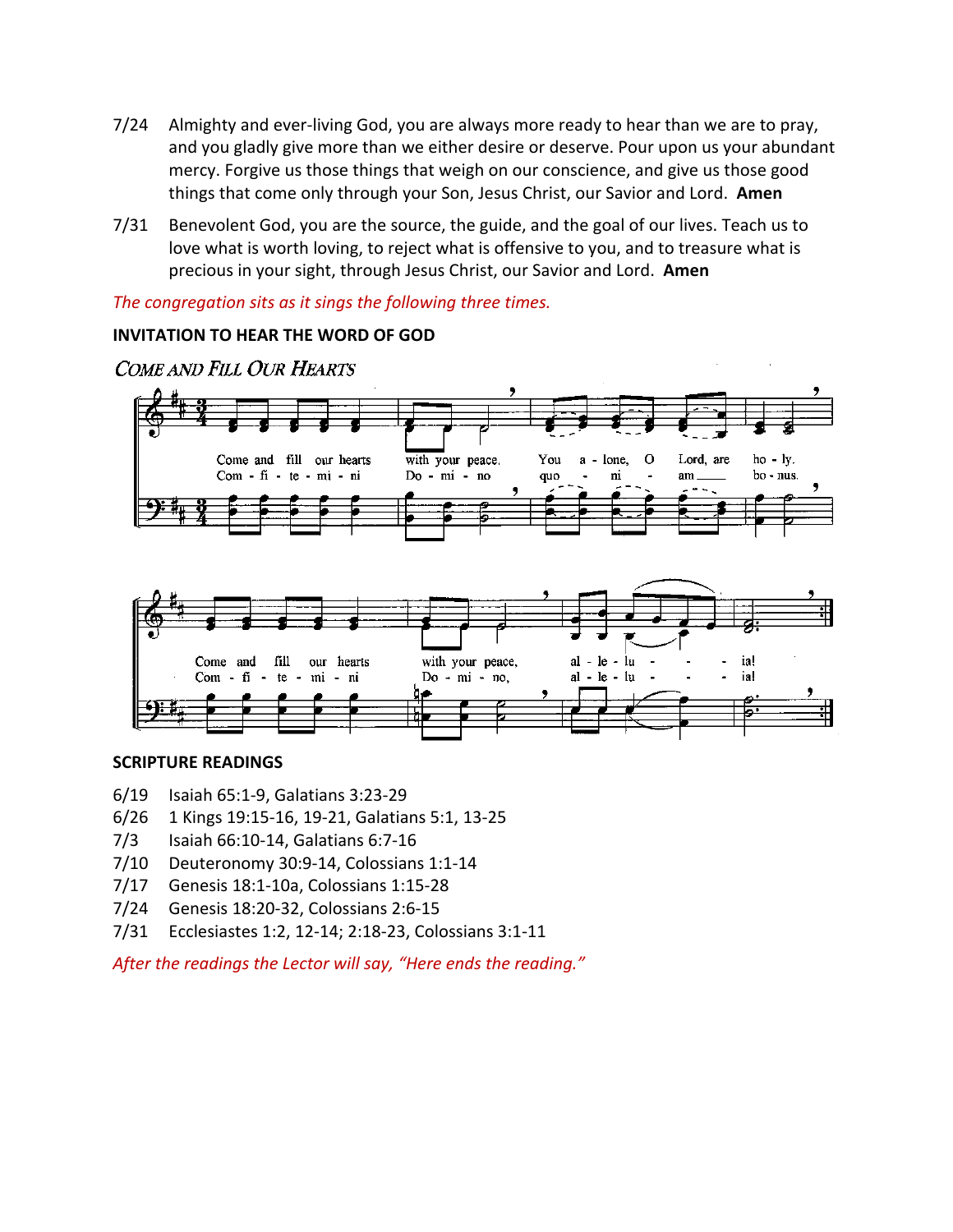#### **+GOSPEL ACCLAMATION**



#### **+GOSPEL READING**

P The Holy Gospel according to Luke.

## **C Glory to you, God!**

- 6/19 Luke 8:26-39
- 6/26 Luke 9:51-62
- 7/3 Luke 10:1-10, 16-20
- 7/10 Luke 10:25-37
- 7/17 Luke 10:38-42
- 7/24 Luke 11:1-13
- 7/31 Luke 12:13-21
- P The Gospel of the Lord.
- **C Praise to you, O Christ.**

#### **SERMON**

#### **HYMN OF THE DAY**

| 6/19 Just As I Am, Without One Plea | ELW #592                   |
|-------------------------------------|----------------------------|
| 6/26 The Old Rugged Cross           | <b>WEEKLY NEWS TFF #77</b> |
| 7/3 Shall We Gather at the River    | ELW #423                   |
| 7/10 How Small Our Span of Life     | ELW #636                   |
| 7/17 Blessed Assurance              | <b>WOV #699</b>            |
| 7/24 On Eagle's Wings               | ELW #787                   |
| 7/31 Be Thou My Vision              | ELW #793                   |
|                                     |                            |

#### **+INTERCESSORY PRAYER**

# *Each petition will conclude with the words, "God of grace" and the congregation is invited to respond, "hear our prayer." The petitions will conclude with the following:*

O God, you have called your servants to ventures of which we cannot see the ending, by paths as yet untrodden, through perils unknown. Give us faith to go out with good courage, not knowing where we go, but only that your hand is leading us and your love supporting us; through Jesus Christ our Lord. Amen.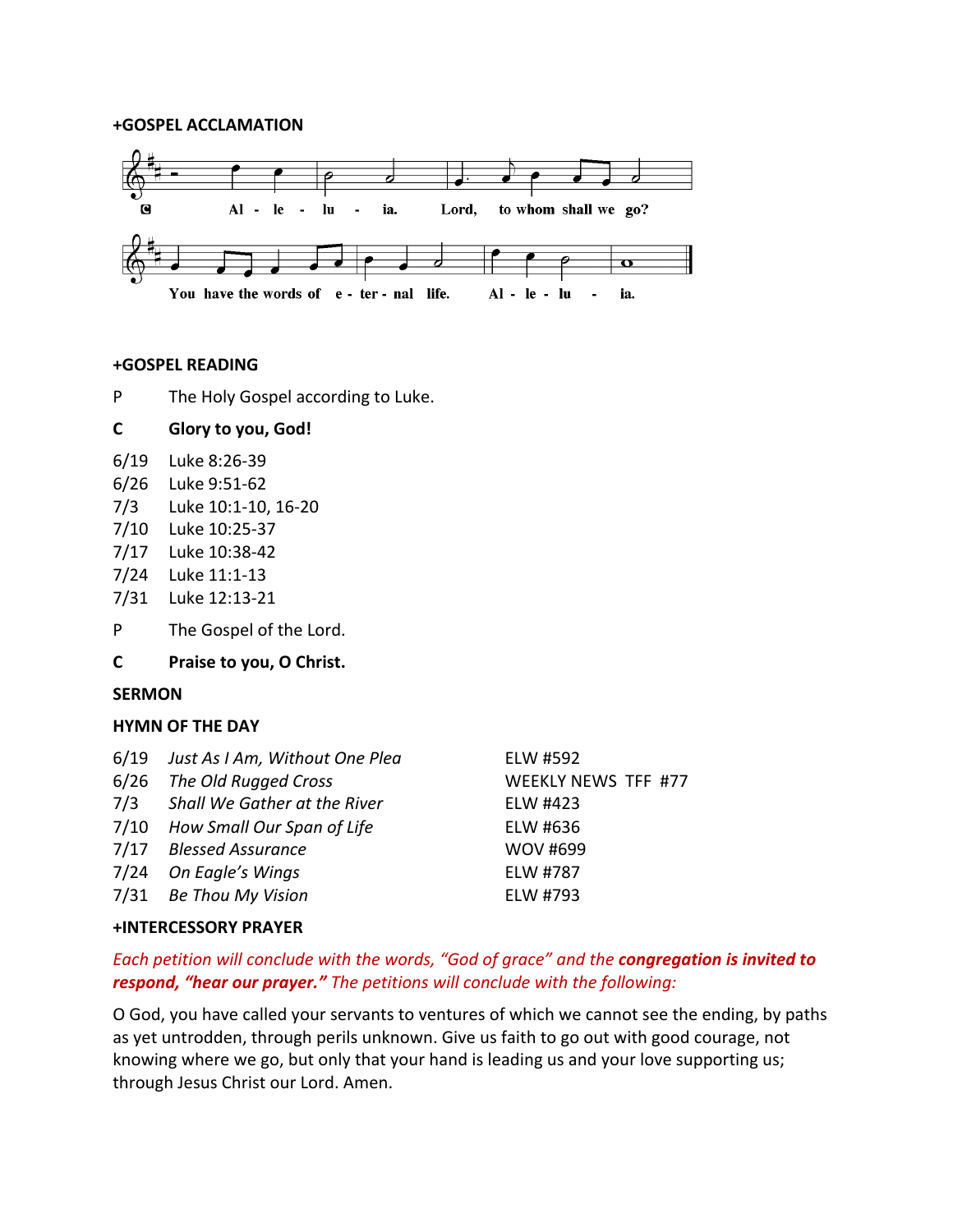### **+PASSING THE PEACE**

### *The Peace is shared at this time.*

P The peace of the Lord be with you always.

# **C And also with you.**

*The ministers and congregation may greet one another in the name of the Lord.* **OFFERING COLLECTION**

- 6/19 *King of Kings* (video sing-along)
- 6/26 VBS Song by the kids
- 7/3 *Mothering God, You Gave Me Birth a*rr. Hansen
- 7/10 *Comfort, Comfort Ye My People* Sewell
- 7/17 *Take Time to Be Holy* arr. Larsen
- 7/24 *Somebody's Prayin'* Elliott (sung by Jeff Laird)
- 7/31 *Near to the Heart of God* sung by the Men's Chorus

# **+ OFFERTORY**



### **+OFFERTORY PRAYER**

P Let us pray. Merciful Father,

C **we offer with joy and thanksgiving what you have first given us—our selves, our time, and our possessions, signs of your gracious love. Receive them for the sake of him who offered himself for us, Jesus Christ our Lord. Amen**

#### **+THE GREAT THANKSGIVING**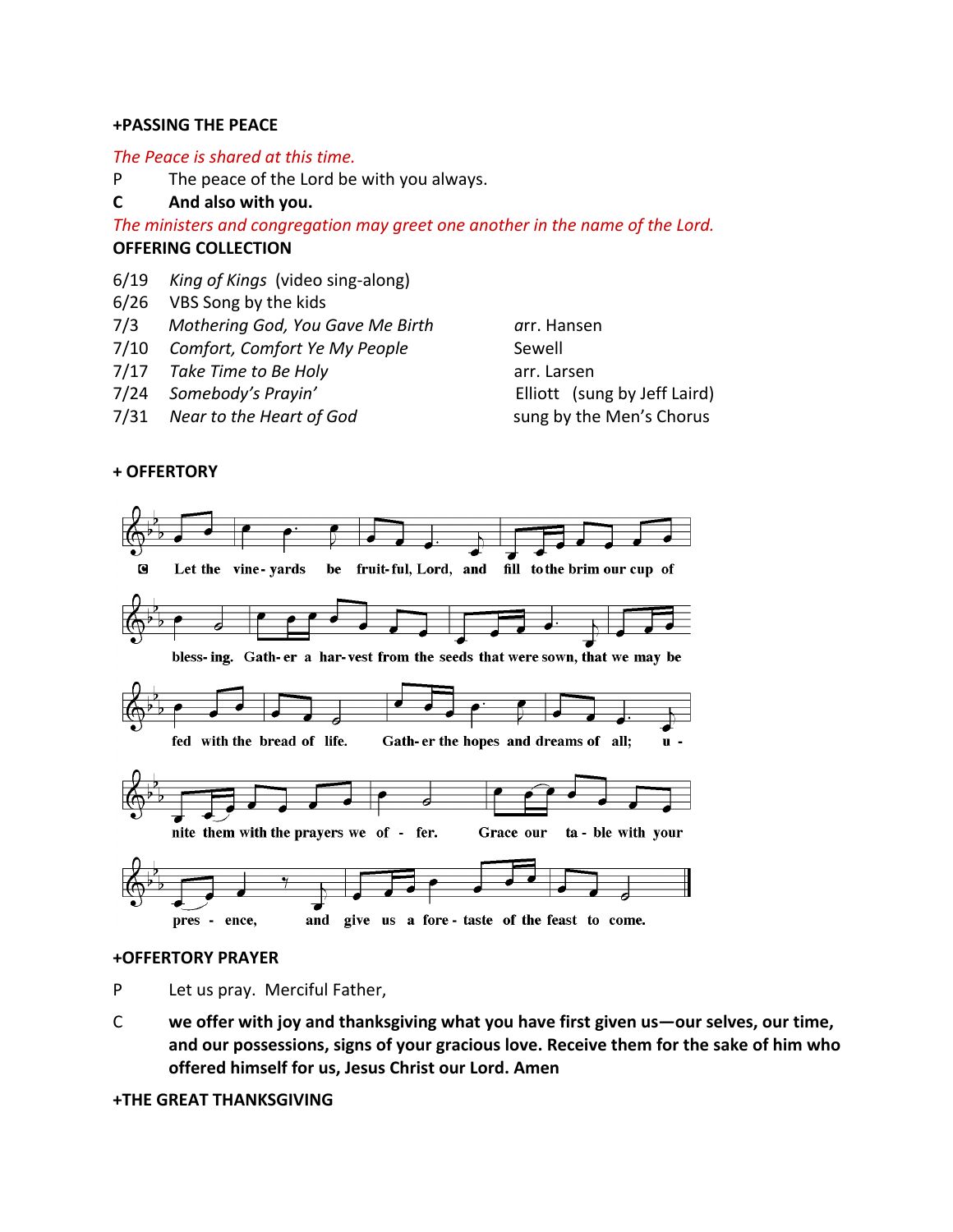- P The Lord be with you.
- **C And also with you.**
- P Lift up your hearts.
- **C We lift them to the Lord.**
- P Let us give thanks to the Lord our God.
- **C It is right to give God thanks and praise.**

# **+THE WORDS OF INSTITUTION**

P In the night in which he was betrayed, our Lord Jesus took bread, and gave thanks; broke it, and gave it to his disciples, saying: Take and eat; this is my body, given for you. Do this for the remembrance of me.

Again, after supper, he took the cup, gave thanks, and gave it for all to drink, saying: This cup is the new covenant in my blood, shed for you and for all people for the forgiveness of sin. Do this for the remembrance of me. Lord, remember us in your kingdom and teach us to pray,

**C Our Father, who art in heaven, hallowed be thy name, thy kingdom come, thy will be done, on earth as it is in heaven. Give us this day our daily bread; and forgive us our trespasses, as we forgive those who trespass against us; and lead us not into temptation, but deliver us from evil. For thine is the kingdom, and the power, and the glory, forever and ever. Amen**

# **DISTRIBUTION**

*We believe Christ is truly present in, with and under the bread and wine. White Grape juice in pre-filled cups and gluten-free wafers are available.*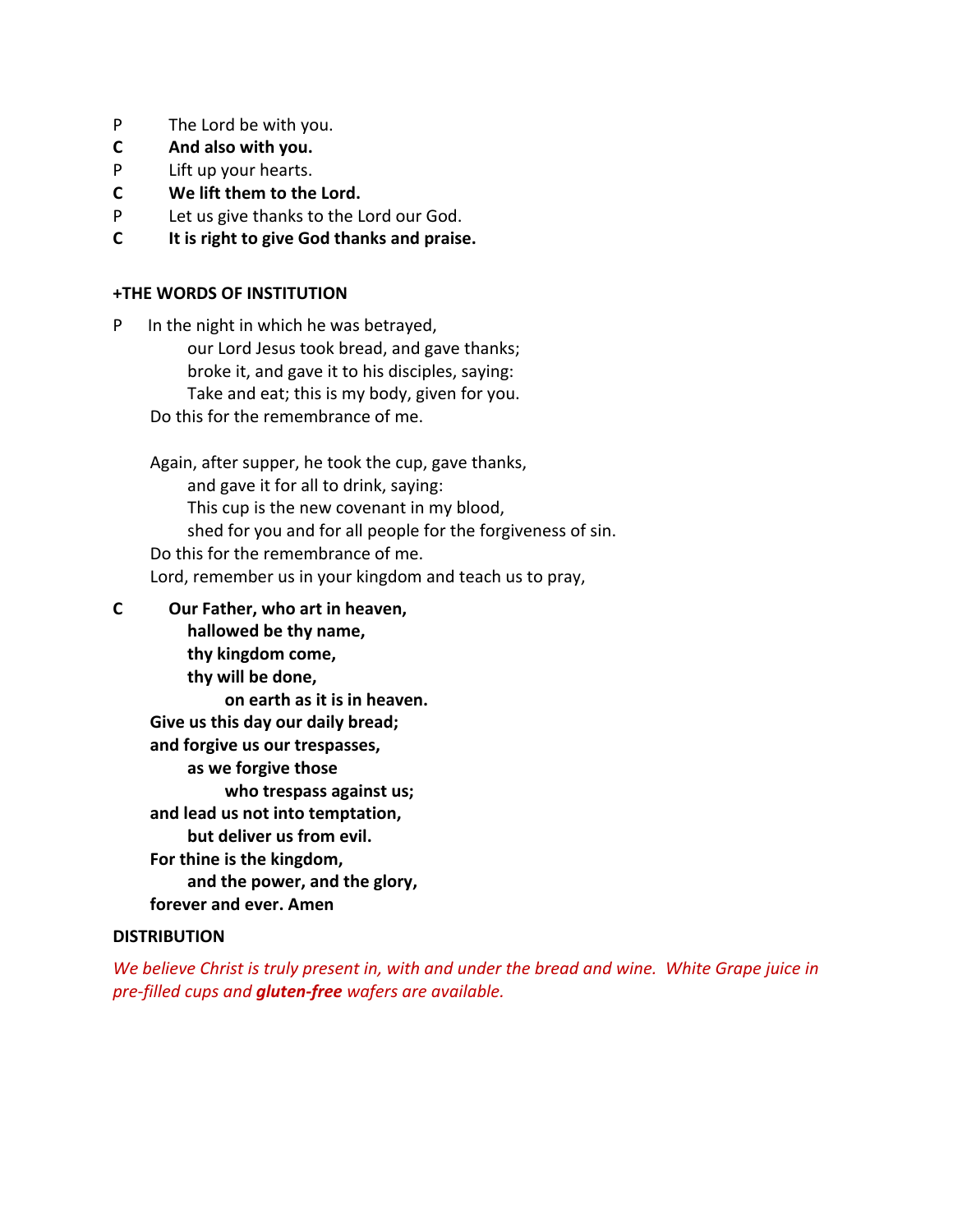

## **+POST-COMMUNION BLESSING AND PRAYER**

- P May the body and blood of our Lord Jesus Christ strengthen you and keep you in his grace. **Amen**
- P Let us pray. We give you thanks, almighty God, that you have refreshed us through the healing power of this gift of life; and we pray that in your mercy you would strengthen us, through this gift, in faith toward you and in fervent love toward one another; for the sake of Jesus Christ our Lord. **Amen**

## **+SENDING HYMN**

| 6/19 | I Love to Tell the Story           | ELW #661        |
|------|------------------------------------|-----------------|
| 6/26 | Thine is the Glory                 | ELW #376        |
| 7/3  | <b>Battle Hymn of the Republic</b> | ELW #890        |
| 7/10 | How Great Thou Art                 | ELW #856        |
| 7/17 | Precious Lord, Take My Hand        | <b>WOV #731</b> |
| 7/24 | <b>Great is Thy Faithfulness</b>   | ELW #733        |
| 7/31 | Joyful, Joyful We Adore Thee       | ELW #836        |
|      |                                    |                 |

# **DISMISSAL**

- L Go in peace. Serve the Lord.
- **C Thanks be to God.**